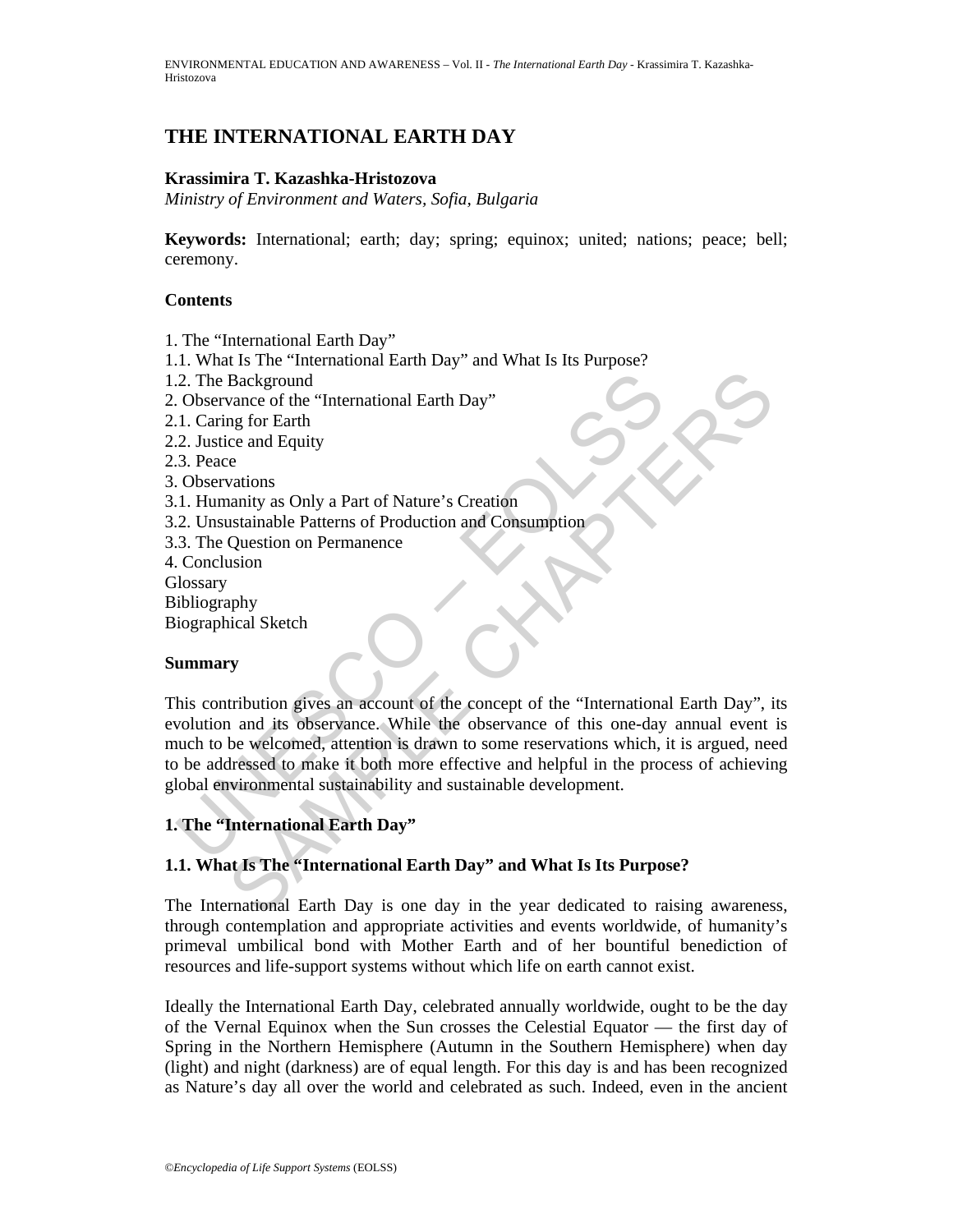Chinese, Egyptian, Indian, Mayan, Persian and Stonehenge cultures the day of the March Spring Equinox had been celebrated with ceremonies and festivities as a kind of "thanksgiving" to nature (and/or to nature's God or Goddess equivalent) for mercifully providing all of life's needs and for life itself; and to powerfully remind humans of their strong and inseparable bond with Mother Earth — a bond which the English poet John Donne refers to as "Earth's surly bond" and which is implicit in the following by the eminent Indian poet, *Rabindra Nath Tagore:* 

> *Ages pass, still Thou pourest, And still there is room to fill.*

tual for thousands of years, the monuments are aligned to the direct<br>cuinox and are carefully arranged to measure the very moment the<br>cocurs. It is also interesting to note that the Great Sphinx on the Gaza<br>ooks due east a thousands of years, the monuments are aligned to the direction of sunrise of the and are carefully arranged to measure the very moment the Vernal Equinos. It is also interesting to note that the Great Sphinx on the Gaza p At Stonehenge (England), where celebration of the Vernal Equinox has been a pagan ritual for thousands of years, the monuments are aligned to the direction of sunrise on equinox and are carefully arranged to measure the very moment the Vernal Equinox occurs. It is also interesting to note that the Great Sphinx on the Gaza plateau in Egypt looks due east along the direction of the Sun at equinox. In China and India the Vernal Equinox is associated with renewal, rebirth and cleaning. In India it has religious significance too. Indeed, in practically every culture in Northern Hemisphere the Vernal Equinox is associated with rebirth and renewal and celebrated because it signals the return of weather conducive to the growing of agricultural food crops.

The following excerpt from "The Real Earth Day" by John McConnell, founder of Earth Day, succinctly conveys the symbolism of celebrating the International Earth Day on the day of the Vernal Equinox:

"*The equilibrium and balance of the equinox encourages and inspires independence and cooperation. The simultaneous global event deepens our sense of unity. It fosters a sense of rights and responsibilities in the protection and care of Earth. From Earth Day has come a growing consensus that every individual and institution should act as Earth Trustees, seeking what can be done in ecology, economics and ethics to benefit people and planet. This will help obtain a healthy, peaceful future and speed the day when bells will ring all over the world as we celebrate Earth Day, the Great Day of Earth.*"

In the same vein, the following from Margaret Mead's 1977 Earth Day Statement is also instructive as it is moving:

"*The Vernal Equinox calls for all mankind to recognize and respect Earth's beautiful systems of balance, between the presence of animals on land, the fish in the sea, birds in the air, mankind, water, air, and land. Most importantly there must always be awareness of the actions by people that can disturb this precious balance.*"

Over the last 200 years or so, and especially since the industrial revolution, man's awareness, appreciation and acknowledgement of the bond mentioned above has gradually been dissipated mainly by his increasing reliance on science and technology to exploit nature. So much so in fact that there appears to be a serious and growing disconnection between man and nature that is largely and arguably to blame for the mounting environmental predicament facing humanity today. In the pervasive and prevailing culture of science, technology and *laissez-faire* economics, to genuinely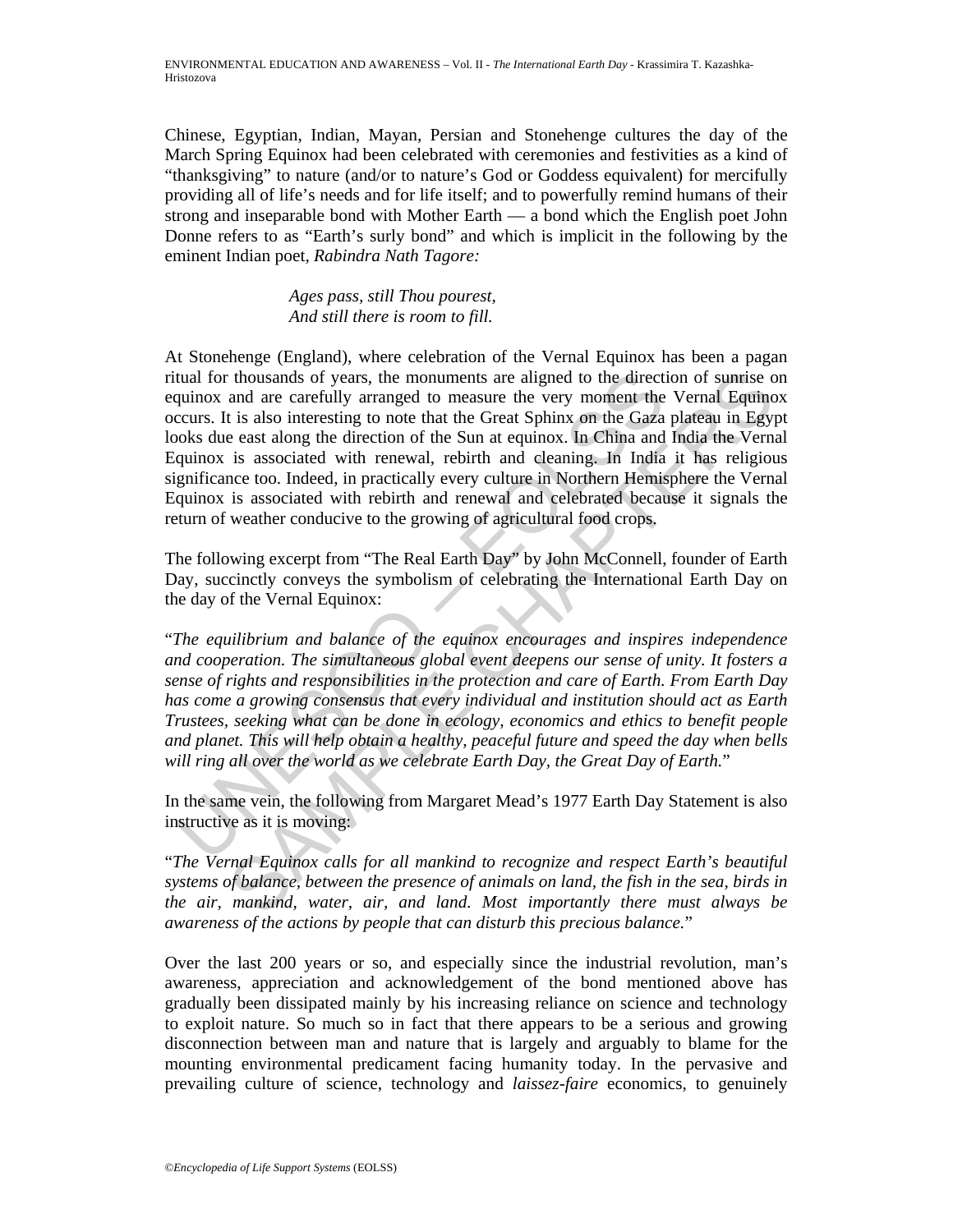respect the Earth as "mother" rather than treat her merely as a natural "facility" to be exploited to the full and often mindlessly for economic development, is regarded with disdain or a kind of overt or covert sentimentality that modern science, technology and economics cannot tolerate, or at best find embarrassing (also see Section 4.2 of *Importance of Teaching Environmental Education at an Early Age* and Section 2.1 of *Need for Environmental Research*). Yet, it is hard to see how even a modest degree of global environmental sustainability could ever be achieved without meaningfully restoring that mother (earth)-child (human) bond.

The purpose of the International Earth Day is (or should be) to help the process of restoring the aforementioned bond between "Mother" Earth and the humankind through contemplation and appropriate activities and events worldwide to ensure that:

The world of tomorrow is not foreordained to be either good or bad,<br>hat we make it. In these 77 theses I have tried to present the essentia<br>chieve a historic global change from mindless exploitation, with incrorlavide cata *rd of tomorrow is not foreordained to be either good or bad....rather it will tracke it. In these 77 theses I have tried to present the essential ideas needed a<br>
<i>nistoric global change from mindless exploitation, with in* "*The world of tomorrow is not foreordained to be either good or bad….rather it will be what we make it. In these 77 theses I have tried to present the essential ideas needed to achieve a historic global change from mindless exploitation, with increasing danger of worldwide catastrophe, to the peaceful nurture of our home, Planet Earth.*"

 (Foreword to "77 Theses on the Care of the Earth" by John McConnell)

# TO ACCESS ALL THE **7 PAGES** OF THIS CHAPTER, Visit: http://www.eolss.net/Eolss-sampleAllChapter.aspx

#### **Bibliography**

- - -

NATH, B and TALAY, I, 1996, 'Man, science, technology and sustainable development', In B.

Nath, L. Hens and D.Devuyst (Eds.) *Sustainable Development*, Brussels, VUB Press. [In this contribution the authors discuss certain pertinent issues of sustainable development, including philosophical aspects, and draw attention to some of the practical problems of implementing policies for achieving true sustainability].

NATH, B., 2003, "Education for sustainable development: the Johannesburg summit and beyond", in B. Nath, L. Hens and D. Pimentel (eds.), *Environment, Development & Sustainability*, Vol. 5, pp 231-254, Dordrecht, Kluwer. [Contains a survey of environmental education including recommendations of the Johannesburg Plan of Implementation (JoPI) and advocates inclusion of moral and ethical philosophy *visà-vis* the natural environment in formal educational curricula as an essential pre-requisite for achieving global sustainable development].

www.earthday.wilderness.org/history/ [Gives a historical account of the concept of the Earth Day, and how it evolved and materialised].

www.earthsite.org [This official web site gives comprehensive information on the International Earth Day including "The real Earth Day" by John McConnell; Margaret Mead's 1977 Earth Day Statement; "77 Theses on the care of the Earth", the "Earth Magna Charta"; and "Earth Trustees"].